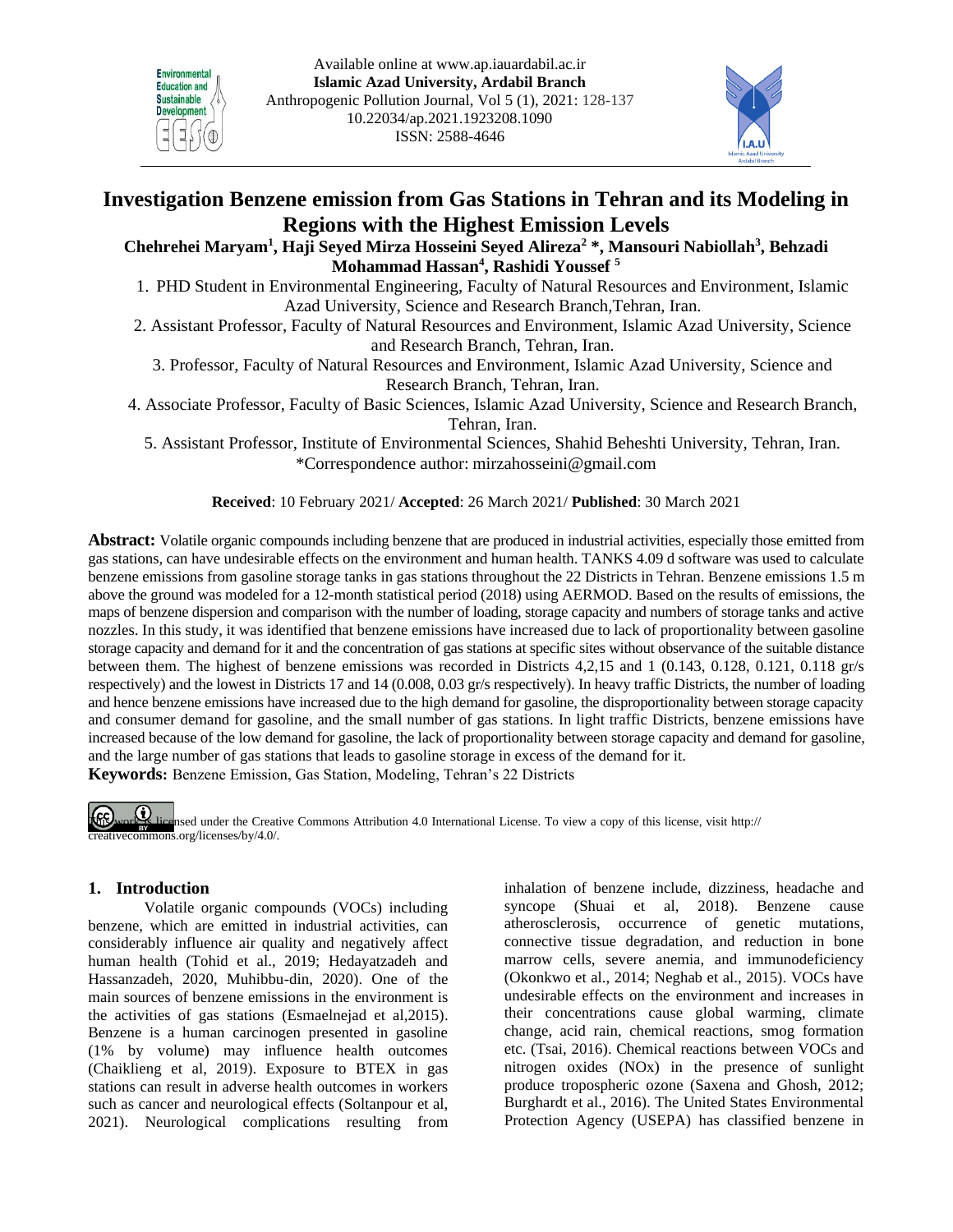Group A (known human carcinogens), and the International Agency for Research on Cancer (IARC) has introduced it as a human carcinogen (Hajizadeh et al., 2018). The Iranian Supreme Council for Environmental Protection has set the limit for benzene at 5  $\mu$ g/m<sup>3</sup> and the Iranian Department of Environment published the "Standards of Clean Air Quality" in 2016 in which the annual standard of benzene was set at 5  $\mu$ g/m<sup>3.</sup> Health problems and the destructive effects of benzene on the environment have caused this research to investigate benzene emissions from gas stations in Tehran's 22 Districts and modeling it in regions with the highest emission levels. In the following, some studies have been done to investigate the emission of pollutants in the environment using common software.

Researchers used the AERMOD atmospheric dispersion modeling system to model air dispersion of point and major line emissions of  $PM_{2.5}$  in Halifax,  $NO_x$ in Pictou and  $SO<sub>2</sub>$  in Halifax, Canada. They employed a number of statistical methods to evaluate the model based on annual, monthly and hourly results. As a model, AERMOD was suitable for modeling annual and monthly  $SO_2$  concentrations in Halifax (Gibson et al., 2013). Researchers used the Model (AERMOD) to assess the risk caused by an accidental release and dispersion of the toxic chemical benzene in the vicinity of a highly populated urban area. The results revealed that benzene dispersion affects a much larger area during the nighttime owing to the presence of a nocturnal stable boundary layer with significant temperature stratification. The affected area is smaller during the day-time owing to decreased stability and enhanced vertical mixing in the boundary layer (Truong et al, 2016). Scientists used AERMOD in a case study in one of the cities in Thailand for the PM<sub>10</sub>, CO, SO<sub>2</sub> and NO<sub>x</sub> pollutants. These pollutants originated from residential, furnace, urban traffic and industrial sources. The levels of annual pollution estimated by the model were compared with measurements of pollution levels made at the same location (Katika and Karuchit, 2018). Researchers using the TANKS 4.0.9d and AERMOD dispersion model to determine the emission rate and analysis of VOCs due to surface evaporation from oil tank was conducted in four seasons on the Kharg Island. The maximum average concentration of airborne benzene was obtained in the spring and, summer which are higher than the standard limit determined by DOE and EPA. Considering the estimation of predictions, the performance of the AERMOD dispersion model can be considered acceptable in predicting the concentration of benzene (Karbasi et al, 2018). Researchers in Barnett Shale, Texas (USA) studied emissions of the pollutants CO,  $NO<sub>x</sub>$ ,  $PM<sub>10</sub>$ ,  $SO<sub>2</sub>$  and benzene using AERMOD. The highest concentrations of CO,  $NO<sub>x</sub>$ ,  $PM<sub>10</sub>$  and  $SO<sub>2</sub>$  were lower than the 1-hour National Ambient Air Quality Standards (NAAQS). The highest modeled level of benzene emission indicated that the situation was the worst possible one in this city (Khalaj and Sattler, 2019).

Using AERMOD, researchers evaluated total suspended particles (TSP), CO, and  $NO<sub>x</sub>$  resulting from transportation vehicles in one of the streets in the Brazilian capital. The dispersion map indicated that the pollutants were concentrated around the sources. In addition, weather conditions and topography dispersed the atmospheric pollutants, and mathematical modeling was a useful tool for studying atmospheric dispersion (Macêdo and Ramos. 2020). Different types of software have been used to calculate vapor emissions resulting from burning fuels and organic liquids stored in storage tanks for petroleum products at gas stations. In the present research, TANKS 4.09 d (US Environmental Protection Agency) was used. This software is utilized for various vertical fixed roof tank/ internal floating roof tanks (with a fixed roof)/ external floating roof tanks (without a fixed roof)/ cone-shaped external floating roof tanks. This software can be used to estimate vapor emissions from tanks during storage and when emptying and filling the tanks (USEPA, 1999). Air pollution distribution models are used to determine the distribution of benzene concentration. AERMOD is a dispersion model that can be used for flat and rough surfaces in rural and urban areas. It has the capability of defining point, area and volume sources and consists of a meteorological preprocessor named AERMET and a geological preprocessor called AERMAP. AERMOD uses the results from these two preprocessors and complementary information on emission sources and receptor networks to perform its calculations and present the final results (USEPA, 2018).

## **2. Data and Methods**

## **2.1. Study Area**

Based on information from the Department of Environment, Tehran Province, located on the southern slopes of the Alborz mountain range and on the northern margin of the central desert of Iran, has an area of about 12,981 km<sup>2</sup> and latitude 34-36.5∘N and longitude 50-53◦E. In this study, 148 gas stations in 22 districts in Tehran city (Fig. 1) was examined.

Table 1 shows characteristics of the gas stations in 2018 for each of Tehran's 22 Districts, including the number of storage tanks, gas stations, active nozzles delivering gasoline, maximum storage capacity, and the number of loading separately. In this study 148 gas stations, 412 storage tanks with a maximum storage capacity  $12560000$  L,  $2433$  active nozzles were investigated (NIOPDC, n. d.).

In the present research, TANKS 4.09 d Software (US Environmental Protection Agency) and AERMOD view 8.9 software (The American Meteorological Society/Environmental Protection Agency Regulatory Model) was used.

First, the information related to each of the physical, chemical and meteorological parameters required by TANKS 4.0d for the storage tanks in this research were entered into it to study benzene emissions. In the physical part of the software, based on the type of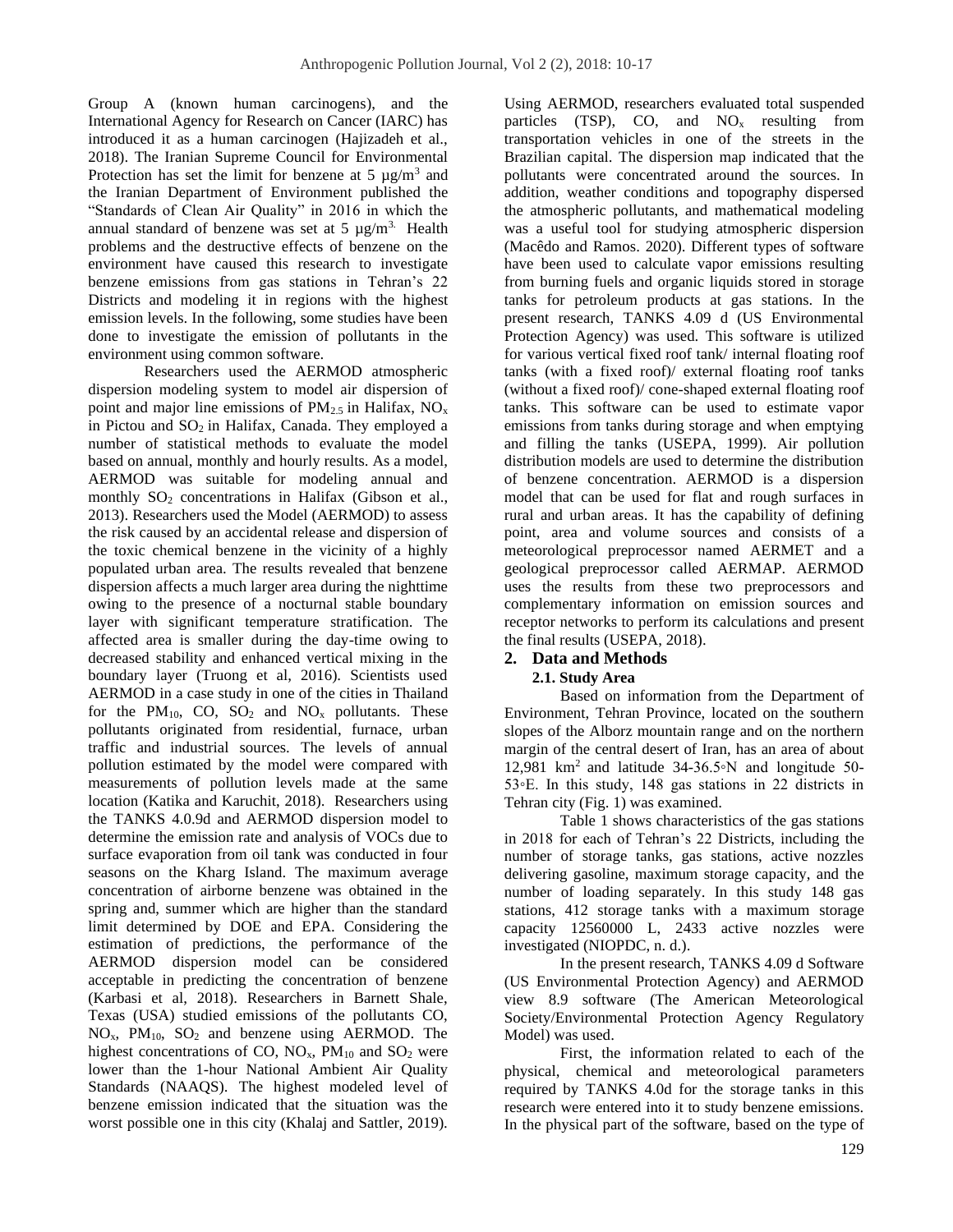the storage tank (horizontal/ vertical/ above-ground/ underground etc.), information such as the dimensions of the storage tank, the maximum stored volume, the number of emptying and filling the storage tanks, and the characteristics of the inner shell, coating and color, and type of tank. In the chemical part of the software, the chemical properties of the stored liquid inside the tank, its composition, ingredients and temperature and the like are the required information. The needed meteorological information for the software is the position and location of the tank, meteorological parameters such as daily and annual air temperature, mean wind speed and atmospheric pressure (USEPA, 1999). Based on software outputs, the volume of gasoline vapors emitted from 148 gas stations in 22 districts in Tehran was presented in gallons per year. According to calculations and considering 1 vol% of benzene concentration in gasoline accordance with the standards EN228 and ASTM D1319, the rate of benzene emitted from gas stations in terms of grams per second was obtained to enter the second software. AERMOD view 8.9 was used in the next step for modeling benzene emissions. Information including emission rates of the pollutants (gr/s), pollutant emission height (the center of the volume) from the ground (m), the initial lateral dimension of the volume (m), the initial

vertical dimension of the volume (m), the coordinates of the center of the volume relative to the selected origin for it (m) was entered into the software. Raw land surface and upper atmosphere meteorological data such as wind speed (FF), wind direction (DD), humidity (U), temperature (t), and cloud cover (a) are required for the AERMET preprocessor. The meteorological information (8760 data items) for 2018 was obtained from the MEHRABAD synoptic station of the Iran Meteorological Organization (IMO), which is the closest station to the study area. These data were then prepared in a format acceptable by AERMET. The digital elevation model of Tehran for studying the effects of topography on concentrations of the pollutants and processing the topographic information was prepared for the AERMAP preprocessor. Benzene emissions in Tehran for the 12 month statistical period (2018) at the height of 1.5 m above the ground (the breathing height) was then modeled for Tehran's 22 Districts using AERMOD. Finally, benzene concentrations and maps of its emissions in the Districts with high benzene concentration were studied. Also, to evaluate the performance of the model, the data obtained were analyzed using the software SPSS 20 and ANOVA test.



Figure 1. The location of 148 gas stations in 22 districts in Tehran

| Table 1: Characteristics of the gas stations in 2018 for each of Tehran's 22 Districts (NIOPDC, n. d.) |                |                    |               |               |                |  |  |  |
|--------------------------------------------------------------------------------------------------------|----------------|--------------------|---------------|---------------|----------------|--|--|--|
| District                                                                                               | Number of      | Maximum            | Number of     | Annual number | Number of      |  |  |  |
|                                                                                                        | gas stations   | capacity in liters | storage tanks | of loading    | active nozzles |  |  |  |
|                                                                                                        | 9              | 704,000            | 22            | 9,327         | 121            |  |  |  |
| $\overline{2}$                                                                                         |                | 744,000            | 25            | 10,699        | 139            |  |  |  |
| 3                                                                                                      | 8              | 844,000            | 28            | 8,703         | 108            |  |  |  |
| 4                                                                                                      | 13             | 1,044,000          | 33            | 10,124        | 242            |  |  |  |
| 5                                                                                                      | 6              | 672,000            | 21            | 8,809         | 107            |  |  |  |
| 6                                                                                                      | 8              | 644,000            | 22            | 7,285         | 114            |  |  |  |
|                                                                                                        |                | 592,000            | 20            | 6,475         | 84             |  |  |  |
| 8                                                                                                      | 3              | 256,000            | 8             | 3,656         | 64             |  |  |  |
| 9                                                                                                      |                | 384,000            | 12            | 4,905         | 79             |  |  |  |
| 10                                                                                                     | 4              | 320,000            | 10            | 2,543         | 71             |  |  |  |
| 11                                                                                                     | 5              | 320,000            | 10            | 3,318         | 68             |  |  |  |
| 12                                                                                                     | 7              | 520,000            | 17            | 3,160         | 97             |  |  |  |
| 13                                                                                                     | 10             | 764.000            | 25            | 7,897         | 111            |  |  |  |
| 14                                                                                                     | $\mathfrak{D}$ | 224000             | 7             | 2126          | 70             |  |  |  |
| 15                                                                                                     | 12             | 980,000            | 31            | 8,526         | 205            |  |  |  |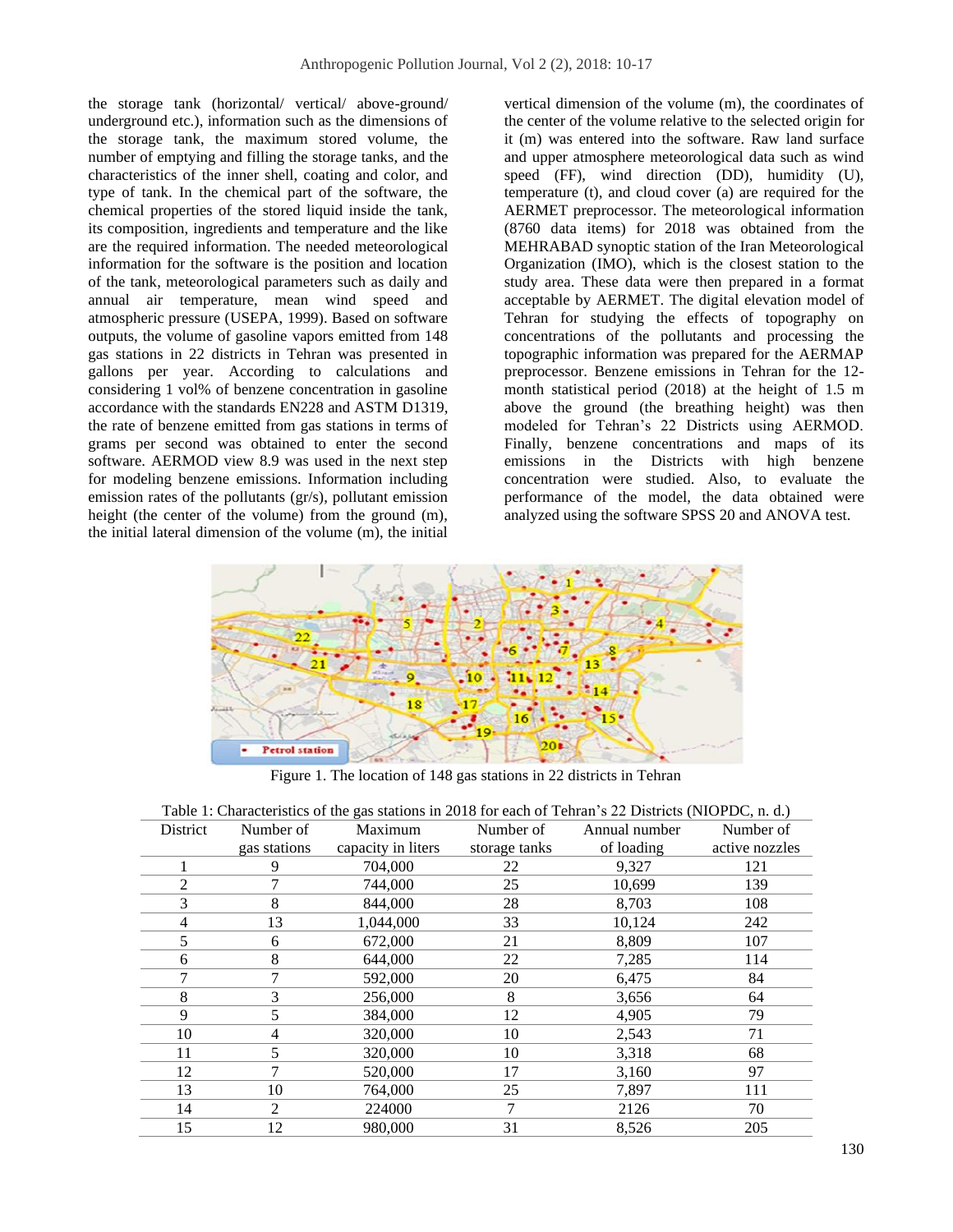|    | 392,000 | 3,437 | 78  |
|----|---------|-------|-----|
|    | 64,000  | 563   |     |
| ۱8 | 512,000 | 3,257 | 56  |
| ۱۵ | 832000  | 6,753 | 194 |
| 20 | 564000  | 4.939 | 128 |
|    | 416000  |       | 102 |
| ∠∠ | 768000  | 336.' | 185 |

#### **3. Results**

Based on TANKS 4.09d output, the volume of gasoline vapors emitted from 148 gas stations in 22 districts in Tehran city is about 2037660 gallons per year. The following calculations were used to evaluate benzene vapor emissions and its correlation with relevant factors including the maximum operating capacity, sales rate, and number of loading times.

2037660.28 gal/year  $\times$  3.78 = 7702355.85 lit/year

Assuming a density of  $0.72$  g/cm<sup>3</sup> for the liquid gasoline, the rate of gasoline vapor emissions equals 12242997.14 pounds per year.

12242997.14 lb. /Year  $\times$  453.59 = 5553301072.73 gr/year

5553301072.73 gr/year /  $(365 \times 24 \times 3600) = 176.094$ gr/sec

According to the above calculations and considering 1 vol% of benzene concentration in gasoline accordance with the standards EN228 and ASTM D1319, the rate of benzene emitted from 148 gas stations in Tehran is about 1.76 g/s. Levels of benzene emissions were determined based on TANKS 4.09d output and the above calculations for each region. The highest concentration of benzene emissions in 2018 was recorded respectively in Districts 4, 2, 15, 1, 5, 13, 19, 22, 3, 6, 21, 7, 20, 9, 18, 12, 16, 8, 11, 10 (0.143, 0.128, 0.121, 0.118, 0.112, 0.108, 0.106, 0.103, 0.098, 0.091, 0.09, 0.083, 0.069, 0.061, 0.054, 0.053, 0.049, 0.045, 0.044, 0.039 gr/s respectively) and the lowest in Districts 17 and 14 (0.008, 0.03 gr/s respectively.

#### **3.1. Study of benzene emission and its modeling in the Districts with the highest levels of emissions (districts4, 2&1)**

Figure 2 shows benzene emissions in relation to the factors influencing these emissions including capacities of the gasoline storage tanks, number of storage tanks, number of loading and number of active nozzles in the gas stations of District 4 in 2018. Figure 3 presents the map of benzene emissions from the gas stations in District 4. Figure 4 compares the mean annual benzene concentration with the annual benzene standard of 5  $\mu$ g/m<sup>3</sup> in District 4 in 2018. Benzene emissions at gas stations number 140,227,203,36,194,54 and Figure 3 presents the map of benzene emissions from the gas stations in District 4. Figure 4 compares the mean annual benzene concentration with the annual benzene standard of 5  $\mu$ g/m<sup>3</sup> in District 4 in 2018. Benzene emissions at gas stations number 140,227,203,36,194,54 and 228 at a distance of 20 m from the gas stations are at the annual standard level (storage capacity, number of storage tanks, numbers of loading and active nozzles are low). Benzene emissions at gas stations number 213,169,193and 157 at a distance of 30 m from the gas stations are at the annual standard level (storage capacity, number of storage tanks, numbers of loading and active nozzles are average). Benzene emissions at gas stations number 224 and 261 at a distance of 40 m from the gas stations are at the annual standard level (numbers of loading and active nozzles are high). Figure 5 shows benzene emissions in relation to the factors influencing these emissions including gasoline storage tank capacity, number of storage tanks, number of loading, and the number of active nozzles at the gas stations in District 2 in 2018. Figure 6 shows the map of benzene emissions from the gas stations in District 2. Figure 7 compares benzene concentrations with its annual standard of  $5 \mu g/m^3$  in District 2 in 2018. Benzene emissions in none of the gas stations in this District at a distance of 20 m from the gas station is at the annual standard level. Benzene emissions at the gas stations number 132,248,275 and 197 at a distance of 30 m from the gas stations are at the annual standard level (storage capacity,number of storage tanks, number of loading and number of active nozzles in gas stations number 197 and 132 are average and number of loading in gas stations number 248 and 275 are low). Benzene emissions at gas stations number 191,195 and 121 at a distance of 40 m from the gas stations are at the annual standard level (number of loading is high). Figure 8 shows benzene emissions in relation to the factors influencing these emissions including gasoline storage tank capacity, number of storage tanks, number of loading, and number of active nozzles in the gas stations in District 1 in 2018. Figure 9 shows the map of benzene emissions from the gas stations in District 1. Figure 10 compares benzene concentrations with its annual standard of 5  $\mu$ g/m<sup>3</sup> in District 1 in 2018. Benzene concentration in the gas stations number 55,206 and 134 at a distance of 20 m from the gas stations are at the annual standard level (storage capacity, number of storage tanks, number of loading and number of active nozzles are low). Benzene emissions at gas stations number 196,237,255 and 246 at a distance of 30 m from the gas stations are at the annual standard level (storage capacity, number of storage tanks, numbers of loading and active puzzles at the gas stations are average and the number of loading and active nozzles at gas station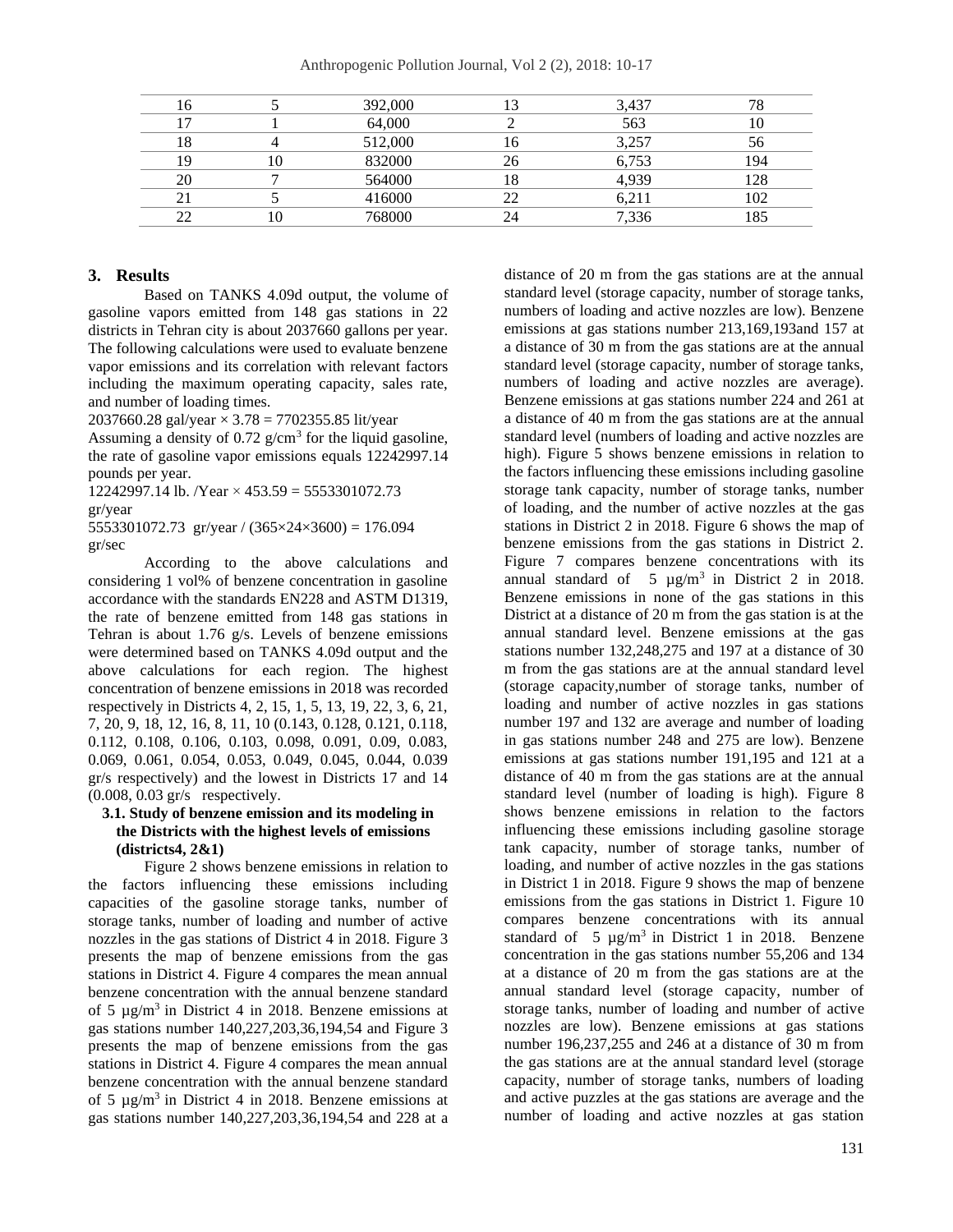number 196 are high). Benzene emissions at gas station number 148 at a distance of 40 m from the gas station is at the annual standard level (storage capacity, number of storage tanks and numbers of loading at gas station number 148 are high).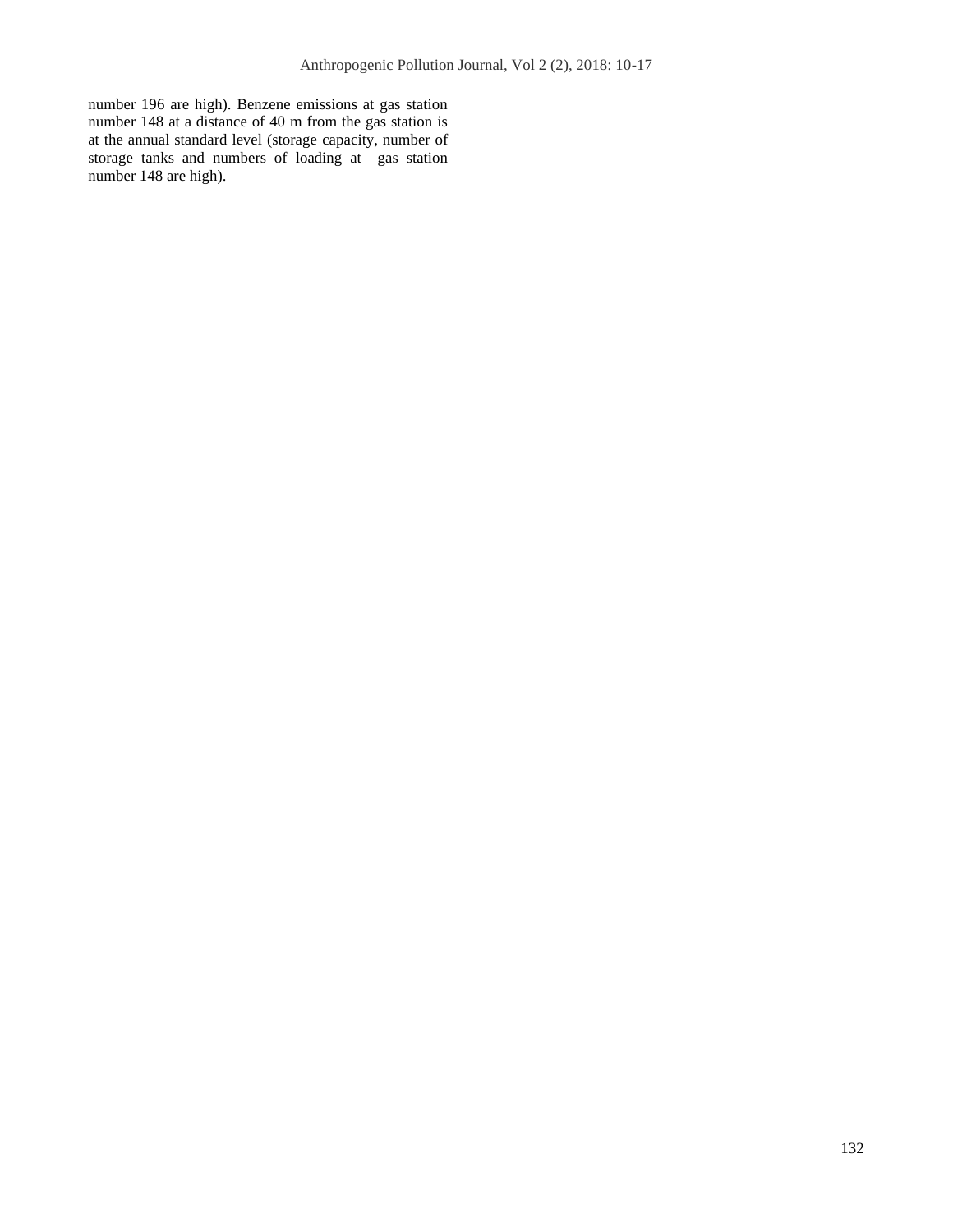





Figure 3: Map of benzene concentration from the gas stations in District 4



Fig4: Comparison of the mean annual benzene emissions at distances of 20-50 m from the gas stations in District 4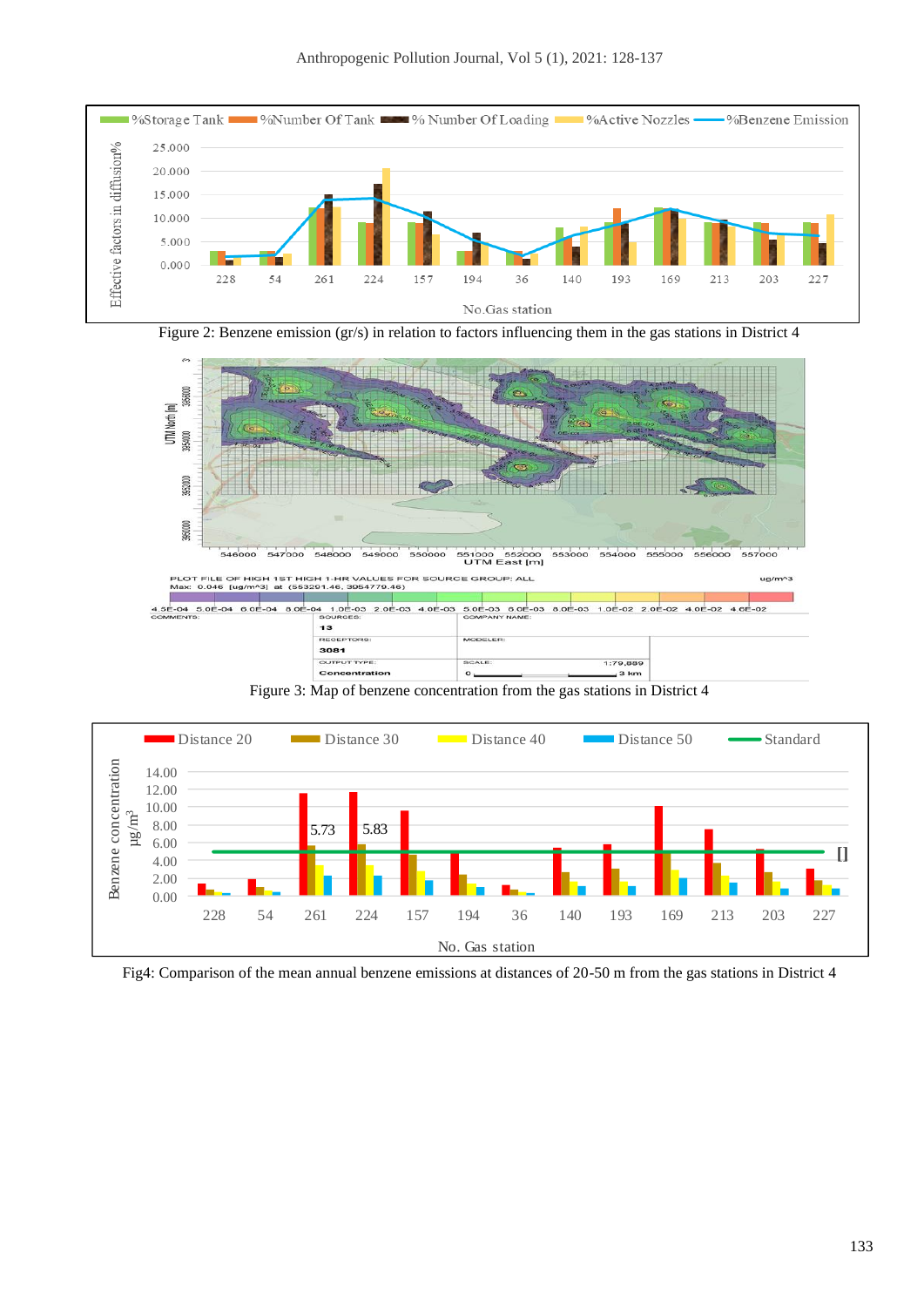



Figure6: The map of benzene emissions from the gas stations in District 2



Figure7: Comparison of benzene concentrations at distances of 20-50 m from the gas stations in District 2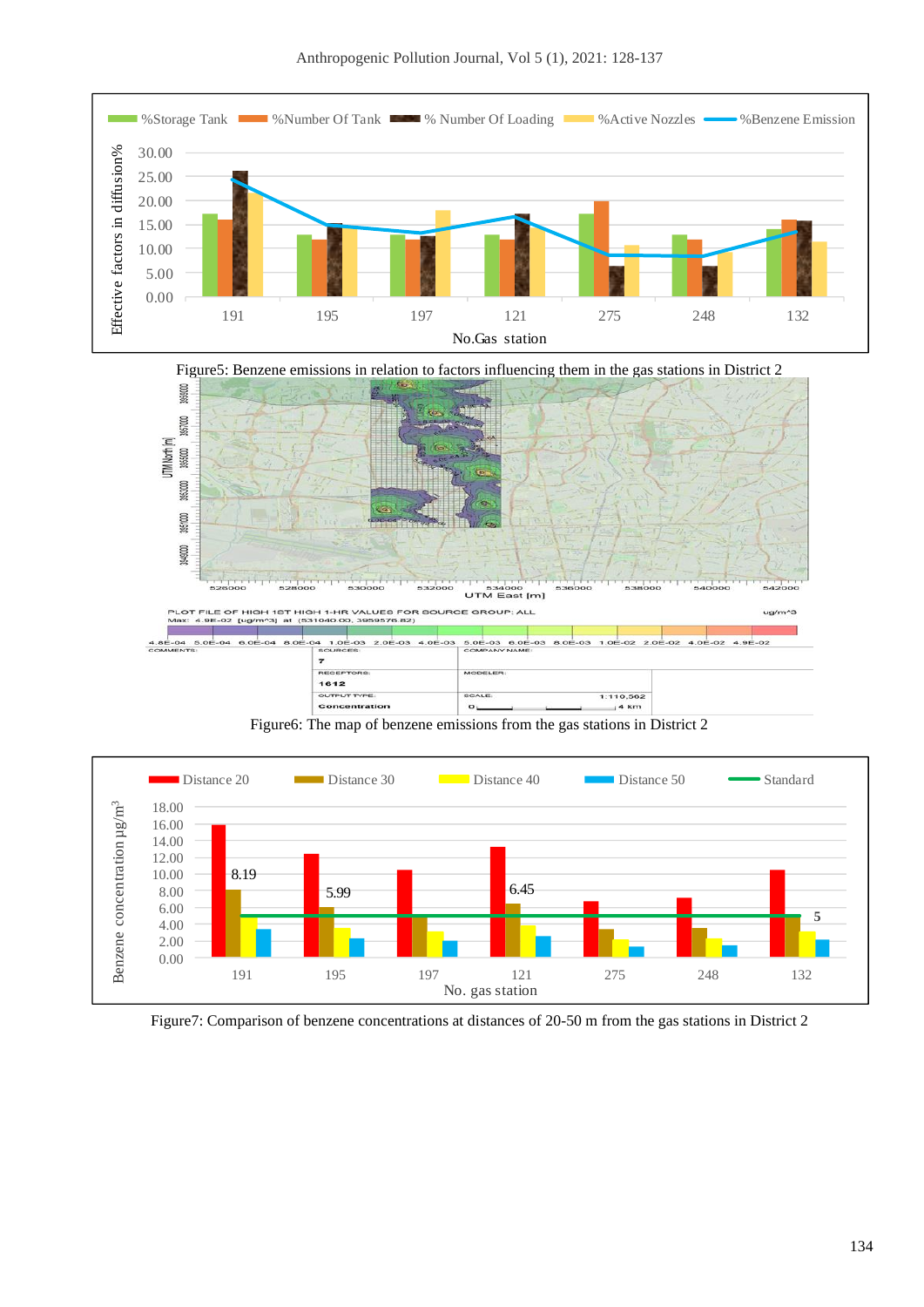



Figure10: Comparison of benzene concentrations at distances of 20-50 m from the gas stations in District 1

The results of the study indicate that the highest level of benzene emissions are in Districts 4,2,15and 1. These districts have the largest number of loading, the highest storage capacities, and the largest numbers of storage tanks and active nozzles. District 4 has the highest storage capacity (1,044,000 liters) because it posseses the largest numbers of gas stations (13) and storage tanks (33). Moreover, the number of active nozzles is large (242) and so is the number of annual loading (10,124). Therefore, it has the highest level of benzene emissions. District 2 also has a high level of benzene emissions as its annual number of loading is 10,699. The number of loading (emptying

and filling the storage tanks) in each District is determined by the amount of sold gasoline. The larger the population living in the District and the greater the demand for gasoline in it are the more the volume of sold gasoline and the larger number of loading (and hence the level of benzene emissions into the environment) will be. There are 12 gas stations and 31 storage tanks with the capacity of 980,000 liters in District 15, and the numbers of annual loading and active nozzles are 8,526 and 205, respectively. Consequently, the level of benzene emissions is high. In District 15, gasoline storage capacity is high compared to the demand for it, and this excessive storage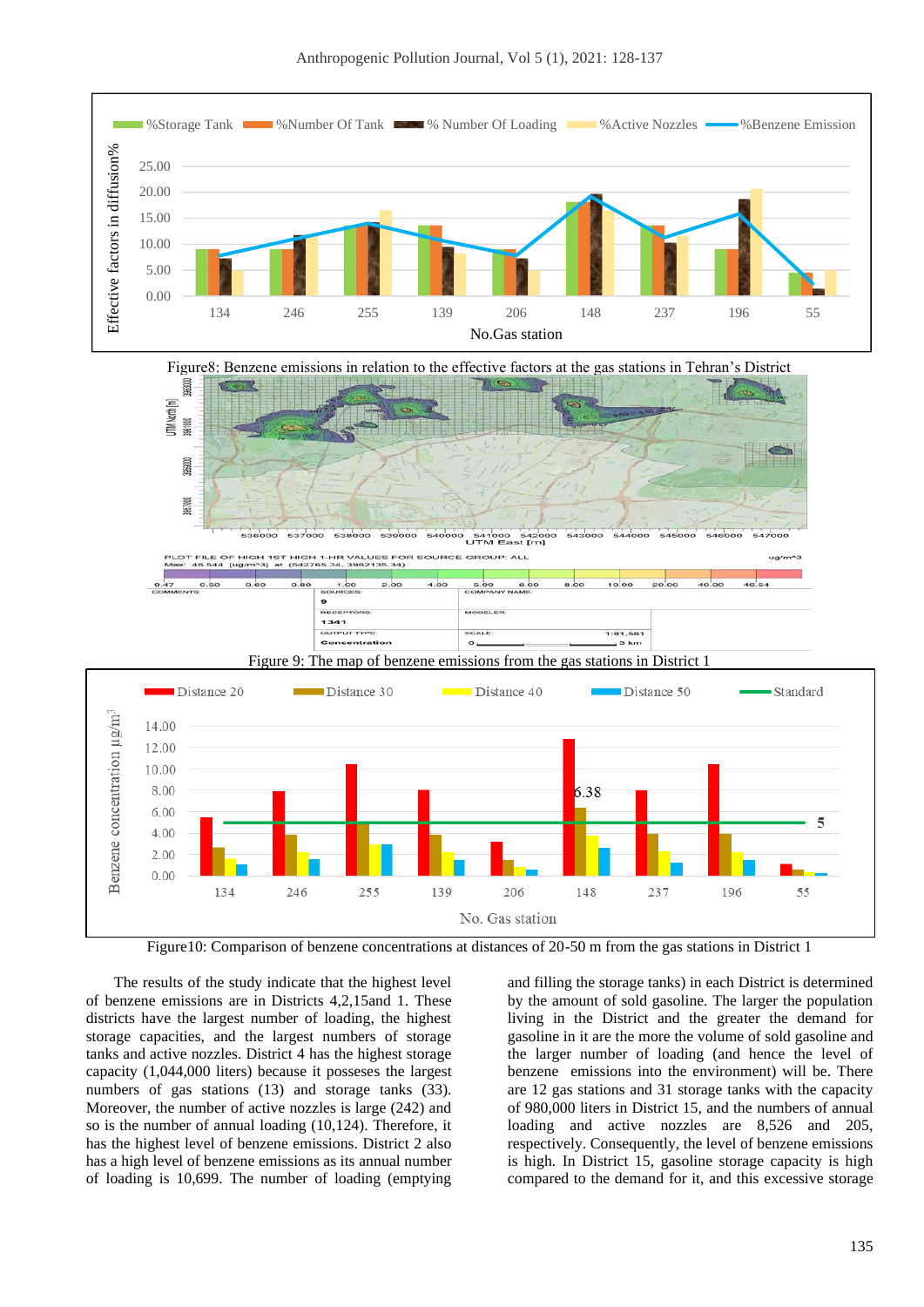capacity increases benzene emissions. The diagrams of benzene emissions show that the increase and decrease of vapor emissions is directly related to the number of loadings (volume of sold gasoline) in the gas stations in Districts 4, 2 and 15. The larger the number of loading is the higher the level of benzene emissions into the environment will be. The capacities of the storage tanks in this Districts are not identical (some have the capacity of 45,000 liters and others the capacity of 24,000 liters). Therefore, these storage tanks do not have the same effect on benzene emissions. Moreover, they rank second with respect to their effect on benzene emissions after the number of loading. District 1 has nine gas stations and 22 storage tanks with the total capacity of 704,000 liters. The numbers of annual loading and active nozzles are 9,327 and 121, respectively. This District ranks third in benzene emissions. Study of the diagrams of benzene emissions reveals that the level of these emissions is high in the gas stations in District 1 and the decreases in these emissions are directly related to the number of loading (volume of sold gasoline). The larger the number of loading is the higher the level of benzene emissions into the environment will be. The number of storage tanks and their storage capacity have identical effects on benzene emissions (all the storage tanks have the capacity of 45,000 liters). They are the second most influential factor in benzene emissions after the number of loading.

# **3.2.Validation of the model using statistical analysis**

To evaluate the performance of the model, data related to variables (number of loading times, tank capacity and benzene concentration) were entered into SPSS 20 software as primary data. Multivariate regression was calculated for the parameters of number of loading times and tank capacity as an independent variable and benzene concentration as a dependent variable. The data obtained from modeling were analyzed using the above software and ANOVA test. It was found that there is a significant relationship between the variables of number of loading times and tank capacity with the benzene concentration variable (P value  $\langle 0.05 \rangle$ ). The standardized regression coefficient (beta) shows the share of the effect of independent variables on the dependent variable. Analysis of the enter regression method indicates that the share of the impact of the number of loading times (BETA=0.721) is greater than the share of the impact of the storage capacity (BETA  $= 0.409$ ) in determining benzene concentration and permissible distance of the emission source.

# **4. Discussion**

According to studies conducted on the emission of pollutants from eleven gas stations located at Rio de Janeiro, Brazil using a GC–MS technique, even regions at a distance of 150 m from gas stations contain high BTEX concentrations (Correa et al, 2012). Researchers investigation locating gas stations in Kuwait urban areas using GIS software. The output this study is a suitability map that contains feasible locations for future gas stations sites. According to their results location analysts and managers can easily use the concepts and procedures

presented in analysing and solving similar problems that may be faced in real life (Aleisa et al, 2014). Scientists studied the location of filling stations in Kano Metropolis using Arc map environment of ArcGIS 10 against the physical planning standards set by Department of Petroleum Resource, DPR (2007) and Kano Urban Planning and Development Agency, KNUPDA (2013). The results showed, the minimum distance of gas stations from public centers should be 100 m (Mohammed et al, 2014). Researchers investigation the concentration of (BTEX) in the ambient air in Shahreza of 10 gas stations ( points of 50, 150 and 250 m away from the gas stations) during cold and warm seasons using Sampling (analyzed by a gas chromatograph). The seasonal variation had no influence on the concentrations of BTEX. There was no significant difference between the pollutants concentrations at points 50, 150 and 250 m away from the stations. The number and volume of refueling in the gas stations influence the emission rates (Esmaelnejad et al,2015). Researchers investigation BTEX emission levels at gas stations in Semarang using Tanks 4.09 D software. Measured BTEX levels in the gas station location sample with charcoal tubes as adsorbent and PCXR4 mini pump sampler. The emissions from dispensers and storage tanks in gas stations have different emission characteristics.The amount of emissions from dispensers for VOC pollutants is 3.9261 tons/year and benzene is 0.0561 tons/year (case study UNDIP gas station). While the emission from a storage tank for VOC pollutants was 232.91 tons/year, benzene was 1.79 tons/year. (Huboyo et al,2019). According to the above studies it was found that due to the lack of measuring devices and equipment in relation to the number of target points and the impossibility of measuring all points at the same time, environmental and direct measurement of pollutant concentrations and its analysis at all points and times is impossible. In the studies that have performed direct measurement of pollutant concentrations, due to the limit in selective number of points, the desired results have not been achieved. In the studies that have been done using software and modeling, researchers have obtained a suitability map that contains feasible locations for future gas stations sites. Accordingly, air pollution dispersion models are the most useful method for monitoring and evaluating the concentration of pollutants. By using pollutant modeling software and knowing the status of their dispersion and distribution in spatial locations and analyzing information through modeling, implementation of air quality management and control system has become more efficient and helps experts and planners to use its analysis to make better solutions and decisions to improve and control air quality. Considering benzene emissions and dispersion of the emission sources it was found that the disproportionality between the gasoline storage capacity and the demand for gasoline increases benzene emissions. In the heavy-traffic Districts, there is high demand for fuel which is disproportionate to the storage capacity due to the small number of gas stations, and the insufficient capacity of the storage tanks compared to consumer demand for fuel leads to increases in the number of loading (because of the insufficient number of storage tanks, storage capacity and active nozzles) that has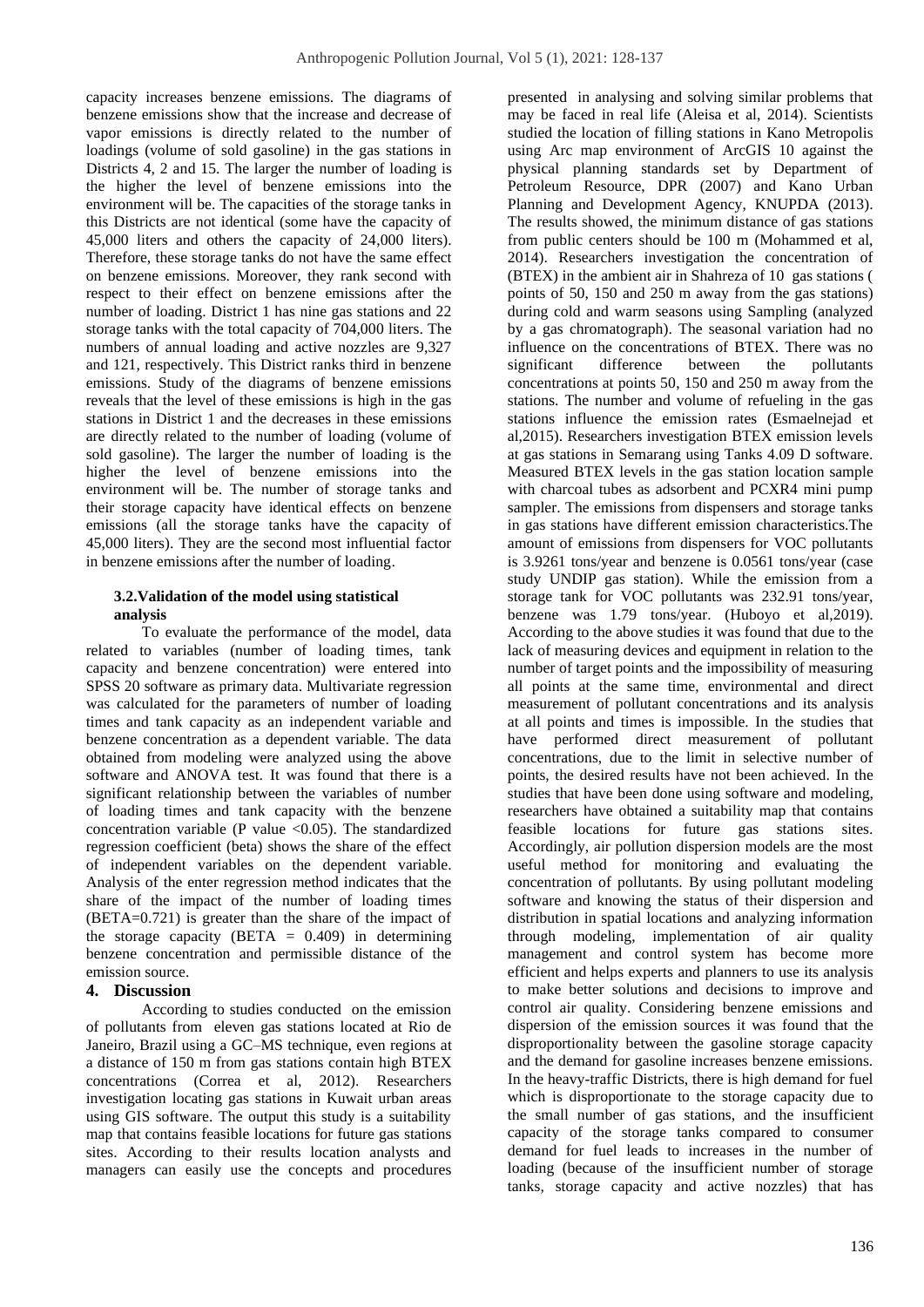increased benzene emissions. In the light-traffic districts with low demand for fuel, there is disproportionality between the storage capacity due to the large number gas stations and storage capacity of gasoline and the volume of sold gasoline. Therefore, gasoline is stored for a long time in the storage tanks. This excessive storage of gasoline has increased benzene emissions. To evaluate the performance of the model, the data obtained were analyzed using the software SPSS 20 and ANOVA test. It was found that there is a significant relationship between the variables of number of loading times and tank capacity with the benzene concentration variable. Comparison between the output results of the model and statistical analysis of regression shows the optimal status of the accuracy of the model results**.**

## **5. Conclusions**

Benzene emitted from gas stations can have undesirable effects on the environment and human health. Using the software and calculations performed, emissions of benzene vapor emitted from 148 gas stations in Tehran city was investigated. By analysis of information and charts it was determined that the number of emptying and filling the storage tanks, the volume of sold gasoline, the gasoline storage capacity, the number of storage tanks, the number of gas stations, and the number of active nozzles are effective factors in benzene emission and the disproportionality between the gasoline storage capacity and the demand for gasoline increases benzene emissions. Based on the output of the TANKS 4.09d software, the volume of gasoline vapors emitted from 148 gas stations in gal/year was obtained. With calculations performed on the data and assuming a density of  $0.72$  g/cm<sup>3</sup> for the liquid gasoline and considering 1 vol<sup>%</sup> of benzene concentration in gasoline accordance with the standards EN228 and ASTM D1319, emission of benzene in gr/s was prepared to enter the AERMOD software. By investigation of the benzene emissions, it was determined that the highest level of benzene emissions are in Districts 4,2,15 and 1. Considering the gas station as a volumetric source and using the results of two pre-processors (AERMET & AERMAP), for gas stations in districts 4, 2 and 1 modeling was done by AERMOD software. By study of the results and comparing with the annual standard limit of benzene 5  $\mu$ g /m<sup>3</sup>, showed that gas stations number 140, 227, 203, 36, 194, 54 and 228 in district 4 and gas stations number 55, 206 and 134 in district 1, have the lowest rate of emission and dispersion of benzene vapors in the environment, that at distance of 20 m from the gas stations are at the annual standard level (5  $\mu$ g /m<sup>3</sup>). Gas stations number 224 and 261 in district 4 (numbers of loading and active nozzles are high) and gas stations number 191, 195 and 121 in district 2 (the number of loading is high) and gas station number 148 in district 1 (storage capacity, number of storage tanks and numbers of loading are high), have the highest rate of emission and dispersion of benzene vapors in the environment, that at distance of 40 m from the gas stations are at the annual standard level  $(5 \mu g/m^3)$ . In conclusion it was found that the emission of benzene is dependent on two effective variables. The first factor is the number of annual loading times and the second factor is the storage capacity of tanks

in each gas station. Analysis of the enter regression method indicates that the share of the impact of the number of loading times is greater than the share of the impact of the storage capacity in determining benzene concentration and permissible distance of the emission source.

## **6. Acknowledgements**

The authors would like to express their gratitude to the Meteorological Organization of Iran for providing us with the meteorological data that were used in this research.

#### **References**

- Aleisa E, Savsar M , Al-Mashaan M M, Al-Jadi A,. Al-Sabah S A, (2014) A metaheuristic approach for location of gas stations in a metropolitan area, *[International Journal of Operational Research](https://www.researchgate.net/journal/International-Journal-of-Operational-Research-1745-7653)* 21(2):172 -200.
- [Burghardt,](https://www.sciencedirect.com/science/article/pii/S2352146516303441#%21)TE , [Pashkevich,](https://www.sciencedirect.com/science/article/pii/S2352146516303441#%21)A, [Żakowska,](https://www.sciencedirect.com/science/article/pii/S2352146516303441#%21)L, (2016) Influence of Volatile Organic Compounds Emissions from Road Marking Paints on Groundlevel Ozone Formation: Case Study of Krakow, Poland, *[Transportation Research Procedia](https://www.sciencedirect.com/science/journal/23521465)* [14:](https://www.sciencedirect.com/science/journal/23521465/14/supp/C) 714- 723. [doi.org/10.1016/j.trpro.2016.05.338](https://doi.org/10.1016/j.trpro.2016.05.338)
- [Chaiklieng](https://www.researchgate.net/profile/Sunisa-Chaiklieng) S, [Suggaravetsiri](https://www.researchgate.net/profile/Pornnapa-Suggaravetsiri) P, [Autrup](https://www.researchgate.net/scientific-contributions/Herman-Autrup-2160043178) H,(2019) Risk Assessment on Benzene Exposure among Gasoline Station Workers, [International Journal of](https://www.researchgate.net/journal/International-Journal-of-Environmental-Research-and-Public-Health-1660-4601)  [Environmental Research and Public Health](https://www.researchgate.net/journal/International-Journal-of-Environmental-Research-and-Public-Health-1660-4601) 16(14):2545. doi: 10.3390/ijerph16142545.
- [Correa](https://www.sciencedirect.com/science/article/pii/S1309104215304384#!) S M [,Arbilla](https://www.sciencedirect.com/science/article/pii/S1309104215304384#!) G , [.Marques](https://www.sciencedirect.com/science/article/pii/S1309104215304384#!) M R C , [Oliveira](https://www.sciencedirect.com/science/article/pii/S1309104215304384#!) K M P G,(2012) The impact of BTEX emissions from gas stations into the atmosphere, *[Atmospheric](https://www.sciencedirect.com/science/journal/13091042)  [Pollution Research](https://www.sciencedirect.com/science/journal/13091042)*,3( [2\)](https://www.sciencedirect.com/science/journal/13091042/3/2): 163-169. doi: 10.5094/APR.2012.016.
- Esmaelnejad F, Hajizadeh Y, Pourzamani H, Amin MM,(2015) Monitoring of benzene, toluene, ethyl benzene, and xylene isomers emission from Shahreza gas stations in 2013. *International Journal of Environmental Health Engineering*; 4:17.doi[: 10.4103/2277-9183.157716.](https://www.researchgate.net/deref/http%3A%2F%2Fdx.doi.org%2F10.4103%2F2277-9183.157716)
- [Khalaj](https://www.sciencedirect.com/science/article/abs/pii/S130910421830429X#!) ,F, [Melanie Sattler\(](https://www.sciencedirect.com/science/article/abs/pii/S130910421830429X#!)2019) Modeling of VOCs and criteria pollutants from multiple natural gas well pads in close proximity, for different terrain conditions: A Barnett Shale case study, *[Atmospheric Pollution](https://www.sciencedirect.com/science/journal/13091042) Research*,(10)4: 1239-1249.
- Gibson,M, Kundu ,S, Satish,M ,(2013) Dispersion model evaluation of  $PM_{2.5}$ , NO<sub>x</sub> and SO<sub>2</sub> from point and major line sources in Nova Scotia, Canada using AERMOD Gaussian plume air dispersion model. *[Atmospheric Pollution Research](https://www.sciencedirect.com/science/journal/13091042)*, 4(2): 157-167. doi: [10.5094/APR.2013.016.](https://www.researchgate.net/deref/http%3A%2F%2Fdx.doi.org%2F10.5094%2FAPR.2013.016)
- [Hajizadeh,](https://www.sciencedirect.com/science/article/abs/pii/S1309104217301964#!) Y, [Mokhtari,](https://www.sciencedirect.com/science/article/abs/pii/S1309104217301964#!) [M,Faraji,](https://www.sciencedirect.com/science/article/abs/pii/S1309104217301964#!) M, [Mohammadi,](https://www.sciencedirect.com/science/article/abs/pii/S1309104217301964#!) A, [Nemati,](https://www.sciencedirect.com/science/article/abs/pii/S1309104217301964#!) S [Ghanbari,](https://www.sciencedirect.com/science/article/abs/pii/S1309104217301964#!) R[,Abdolahnejad,A](https://www.sciencedirect.com/science/article/abs/pii/S1309104217301964#!)[,](https://www.sciencedirect.com/science/article/abs/pii/S1309104217301964#!) [,R,FouladiFard](https://www.sciencedirect.com/science/article/abs/pii/S1309104217301964#!) [,Nikoonahad](https://www.sciencedirect.com/science/article/abs/pii/S1309104217301964#!) ,A[,,Jafari](https://www.sciencedirect.com/science/article/abs/pii/S1309104217301964#!) N[,Miri](https://www.sciencedirect.com/science/article/abs/pii/S1309104217301964#!) , M,(2018) Trends of BTEX in the central urban area of Iran: A preliminary study of photochemical ozone pollution and health risk assessment, *[Atmospheric Pollution Research](https://www.sciencedirect.com/science/journal/13091042)*, [9\( 2\)](https://www.sciencedirect.com/science/journal/13091042/9/2) 220.
- Hedayatzadeh F and Hassanzadeh N(2020) Occurrence, Probable Source, and Health Risk Assessment of Benzene, Toluene, Ethylbenzene, and Xylene